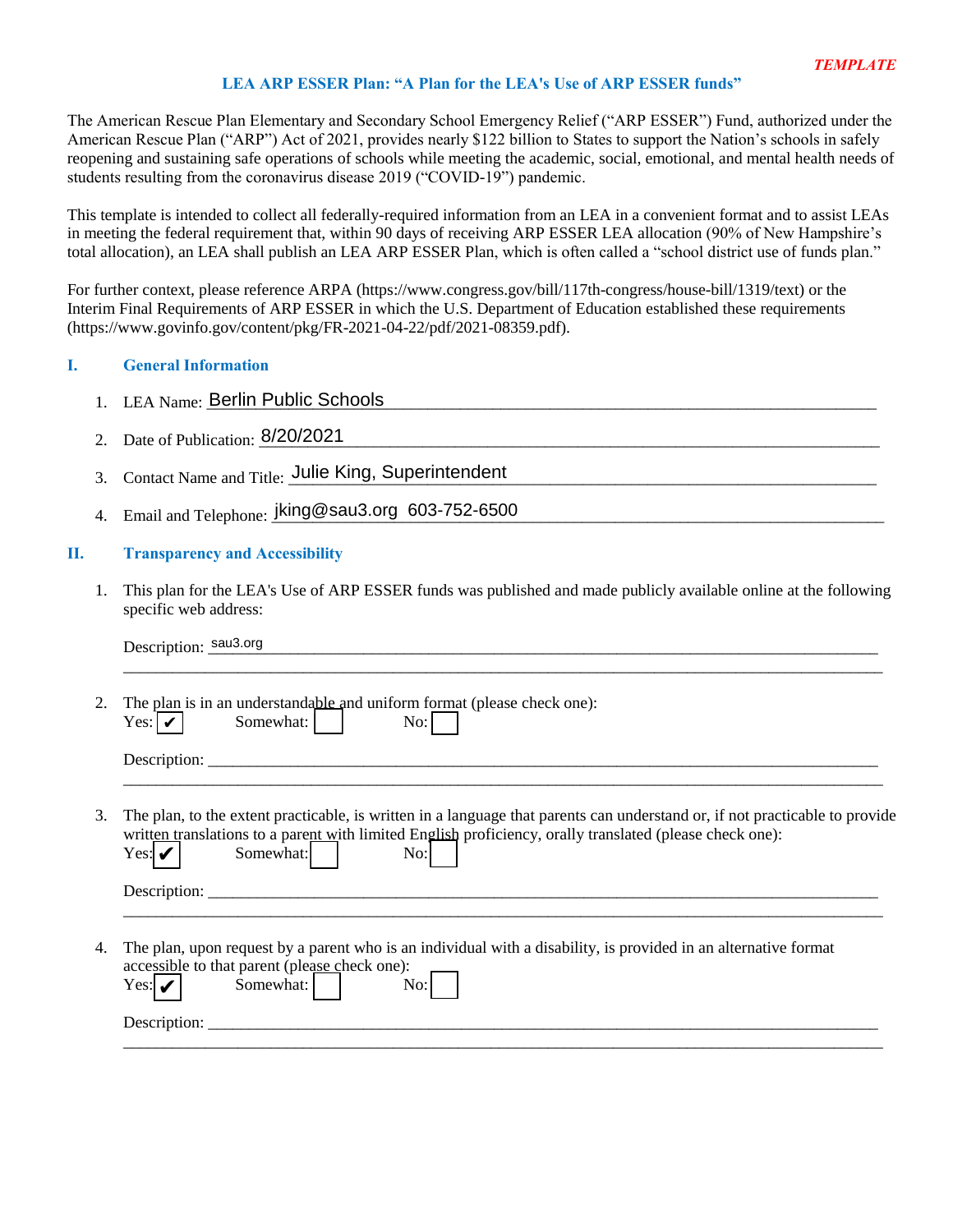# **III. Stakeholder Engagement**

1. How the LEA will provide the public the opportunity to provide input in the development of the LEA's plan for the use of ARP ESSER funds and take such input into account:

Description: Bright Futures survey, AVEC survey on school reopening, School Board agenda item 8/19/21

 $\mathcal{L}_\mathcal{L} = \{ \mathcal{L}_\mathcal{L} = \{ \mathcal{L}_\mathcal{L} = \{ \mathcal{L}_\mathcal{L} = \{ \mathcal{L}_\mathcal{L} = \{ \mathcal{L}_\mathcal{L} = \{ \mathcal{L}_\mathcal{L} = \{ \mathcal{L}_\mathcal{L} = \{ \mathcal{L}_\mathcal{L} = \{ \mathcal{L}_\mathcal{L} = \{ \mathcal{L}_\mathcal{L} = \{ \mathcal{L}_\mathcal{L} = \{ \mathcal{L}_\mathcal{L} = \{ \mathcal{L}_\mathcal{L} = \{ \mathcal{L}_\mathcal{$ 

2. How the LEA engaged in meaningful consultation with specific stakeholders, including, but not limited to:

| a.                                                                                                                                                 | Students (please check one):<br>Somewhat:<br>Yes: $ v $<br>$\rm No:$                                                                                                                                                                                                                                          |  |
|----------------------------------------------------------------------------------------------------------------------------------------------------|---------------------------------------------------------------------------------------------------------------------------------------------------------------------------------------------------------------------------------------------------------------------------------------------------------------|--|
|                                                                                                                                                    | Description: AVEC survey on school reopening, School Board agenda item 8/19/21                                                                                                                                                                                                                                |  |
| b.                                                                                                                                                 | Families (please check one):<br>Somewhat:<br>No:<br>Yes: $\boxed{\mathbf{v}}$                                                                                                                                                                                                                                 |  |
|                                                                                                                                                    | Description: Bright Futures survey, AVEC survey on school reopening, School Board agenda item 8/19/21                                                                                                                                                                                                         |  |
| $c_{\cdot}$                                                                                                                                        | School and district administrators, including special education administrators (please check one):<br>Somewhat: $\Box$<br>No:<br>Yes: $ V $                                                                                                                                                                   |  |
|                                                                                                                                                    | Description: Administrators developed a priorities list spring 2021.                                                                                                                                                                                                                                          |  |
| d.                                                                                                                                                 | Teachers, principals, school leaders, other educators, school staff, and their unions (please check one):<br>Somewhat:<br>No:<br>Yes: $  \mathbf{v}  $                                                                                                                                                        |  |
|                                                                                                                                                    | Description: Bright Futures survey, AVEC survey on school reopening, School Board agenda item 8/19/21                                                                                                                                                                                                         |  |
| e.                                                                                                                                                 | Tribes, if applicable (please check one):<br>No:<br>Somewhat:<br>Yes:                                                                                                                                                                                                                                         |  |
|                                                                                                                                                    |                                                                                                                                                                                                                                                                                                               |  |
| f.                                                                                                                                                 | Civil rights organizations, including disability rights organizations (please check one):<br>Yes: $ V $<br>Somewhat:<br>No:                                                                                                                                                                                   |  |
|                                                                                                                                                    | Description: Emailed letter rec'd from Disability Rights Center on Aug 6,2021                                                                                                                                                                                                                                 |  |
| g.                                                                                                                                                 | Stakeholders representing the interests of children with disabilities, English learners, children experiencing<br>homelessness, children and youth in foster care, migratory students, children who are incarcerated, and other<br>underserved students (please check one):<br>Somewhat:<br>No:<br>Yes: $ V $ |  |
|                                                                                                                                                    | Description:                                                                                                                                                                                                                                                                                                  |  |
| h.                                                                                                                                                 | Community-based organizations, including partnerships to promote access to before and after-school<br>programming (please check one):<br>Somewhat:<br>No:<br>Yes: $\mathbf{v}$                                                                                                                                |  |
| Description: After school programming joined forces with our ESY and Title I summer programs. All were enhanced and extended. Funded through ARPA. |                                                                                                                                                                                                                                                                                                               |  |
| i.                                                                                                                                                 | Early childhood education providers and families, including partnerships to ensure access to and continuity of<br>care for families with children of different ages, particularly as they transition to school (please check one):<br>Somewhat:<br>No:<br>Yes: $ V $                                          |  |
|                                                                                                                                                    | Description: Bright Futures survey, AVEC survey on school reopening, School Board agenda item 8/19/21                                                                                                                                                                                                         |  |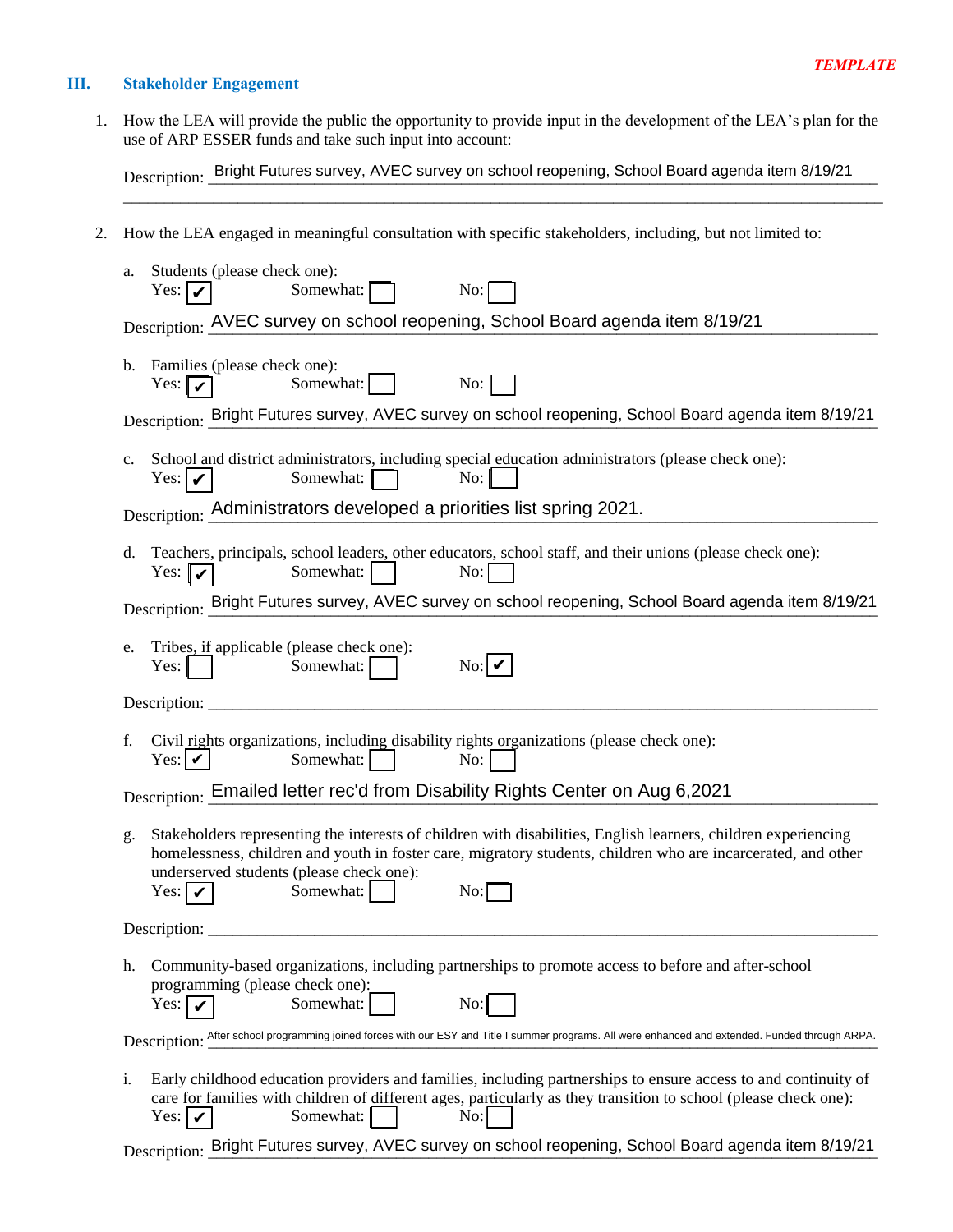# **IV. Supporting the Continuous and Safe Operation of In-Person Learning**

1. The extent to which and how LEA ARP ESSER funds will be used to implement prevention and mitigation strategies that are, to the greatest extent practicable, consistent with the most recent CDC guidance on reopening schools, in order to continuously and safely open and operate schools for in-person learning: (Note federal regulation on this plan requires such reporting, but does not require adoption of CDC safety recommendations. The NH DOE recognizes schools will implement localized safety measures based on the guidance provided by the CDC, NH Public Health, and local public health officials.)

Description during SY21-22: Upgrade of HVAC to increase air exchange, creation of outdoor learning spaces for elementary students.  $\mathcal{L}_\mathcal{L} = \{ \mathcal{L}_\mathcal{L} = \{ \mathcal{L}_\mathcal{L} = \{ \mathcal{L}_\mathcal{L} = \{ \mathcal{L}_\mathcal{L} = \{ \mathcal{L}_\mathcal{L} = \{ \mathcal{L}_\mathcal{L} = \{ \mathcal{L}_\mathcal{L} = \{ \mathcal{L}_\mathcal{L} = \{ \mathcal{L}_\mathcal{L} = \{ \mathcal{L}_\mathcal{L} = \{ \mathcal{L}_\mathcal{L} = \{ \mathcal{L}_\mathcal{L} = \{ \mathcal{L}_\mathcal{L} = \{ \mathcal{L}_\mathcal{$ 

#### **V. Addressing the Academic Impact of Lost Instructional Time (20 percent of an LEA's Allocation)**

- 1. How the LEA will identify individual student learning loss, including among students most likely to have experienced the impact of lost instructional time on student learning, such as:
	- a. Students who did not consistently participate in remote instruction when offered during school building closures;
	- b. Students who have missed the most in-person instruction during the 2019-2020 and 2020-2021 school years; and

 $\mathcal{L}_\mathcal{L} = \{ \mathcal{L}_\mathcal{L} = \{ \mathcal{L}_\mathcal{L} = \{ \mathcal{L}_\mathcal{L} = \{ \mathcal{L}_\mathcal{L} = \{ \mathcal{L}_\mathcal{L} = \{ \mathcal{L}_\mathcal{L} = \{ \mathcal{L}_\mathcal{L} = \{ \mathcal{L}_\mathcal{L} = \{ \mathcal{L}_\mathcal{L} = \{ \mathcal{L}_\mathcal{L} = \{ \mathcal{L}_\mathcal{L} = \{ \mathcal{L}_\mathcal{L} = \{ \mathcal{L}_\mathcal{L} = \{ \mathcal{L}_\mathcal{$ 

c. Students most at-risk of dropping out of school.

Description during SY21-22: Fall 2021 NWEA - MAPS testing to identify student learning level.

2. How the LEA will use the funds it reserves under section  $2001(e)(1)$  of the ARP Act (totaling not less than 20 percent of the LEA's total allocation of ARP ESSER funds) to address the academic impact of lost instructional time for such students through the implementation of evidence-based interventions as defined by ESSA (https://ies.ed.gov/ncee/wwc/essa), such as summer learning or summer enrichment, extended day, comprehensive afterschool programs, or extended school year:

Description during SY21-22: Enhanced summer program offered free for all students. Purchase of Phonics supplies. \_\_\_\_\_\_\_\_\_\_\_\_\_\_\_\_\_\_\_\_\_\_\_\_\_\_\_\_\_\_\_\_\_\_\_\_\_\_\_\_\_\_\_\_\_\_\_\_\_\_\_\_\_\_\_\_\_\_\_\_\_\_\_\_\_\_\_\_\_\_\_\_\_\_\_\_\_\_\_\_\_\_\_\_\_\_\_\_\_\_\_\_\_

\_\_\_\_\_\_\_\_\_\_\_\_\_\_\_\_\_\_\_\_\_\_\_\_\_\_\_\_\_\_\_\_\_\_\_\_\_\_\_\_\_\_\_\_\_\_\_\_\_\_\_\_\_\_\_\_\_\_\_\_\_\_\_\_\_\_\_\_\_\_\_\_\_\_\_\_\_\_\_\_\_\_\_\_\_\_\_\_\_\_\_\_\_

 $\_$  ,  $\_$  ,  $\_$  ,  $\_$  ,  $\_$  ,  $\_$  ,  $\_$  ,  $\_$  ,  $\_$  ,  $\_$  ,  $\_$  ,  $\_$  ,  $\_$  ,  $\_$  ,  $\_$  ,  $\_$  ,  $\_$  ,  $\_$  ,  $\_$  ,  $\_$  ,  $\_$  ,  $\_$  ,  $\_$  ,  $\_$  ,  $\_$  ,  $\_$  ,  $\_$  ,  $\_$  ,  $\_$  ,  $\_$  ,  $\_$  ,  $\_$  ,  $\_$  ,  $\_$  ,  $\_$  ,  $\_$  ,  $\_$  ,

Description during SY22-23: Purchase of K-5 Reading program.

Description during SY23-24: <u>unknown at this time</u>

- 3. How the LEA will use the funds it reserves to address the academic impact of lost instructional time through:
	- a. Individualized tutoring, including providing stipends to teachers for intensive, supplemental tutoring (please check one):

| Yes: | Somewhat: I |  |
|------|-------------|--|
|------|-------------|--|

Description: Not planned at this time. Will evaluate after fall testing.

b. Teacher-directed professional development, in which teachers choose the professional development opportunities best suited to their career pathway and current learner needs (please check one): Yes: Somewhat: Somewhat: No: V<br>
Not planned at this time. Will evaluate after fall testing.<br>
directed professional development, in which teachers choose the professional development oppore<br>
d to their career pathway and current learner n  $\mathrm{No:}|\boldsymbol{\nu}|$ 

Description: We always offer robust PD funded through local funds and Title IIA funds.

4. How the LEA will produce evidence of the effectiveness of evidence-based learning loss interventions employed:

Description: NWEA MAPS testing is routine in our district and utilized for progress tracking.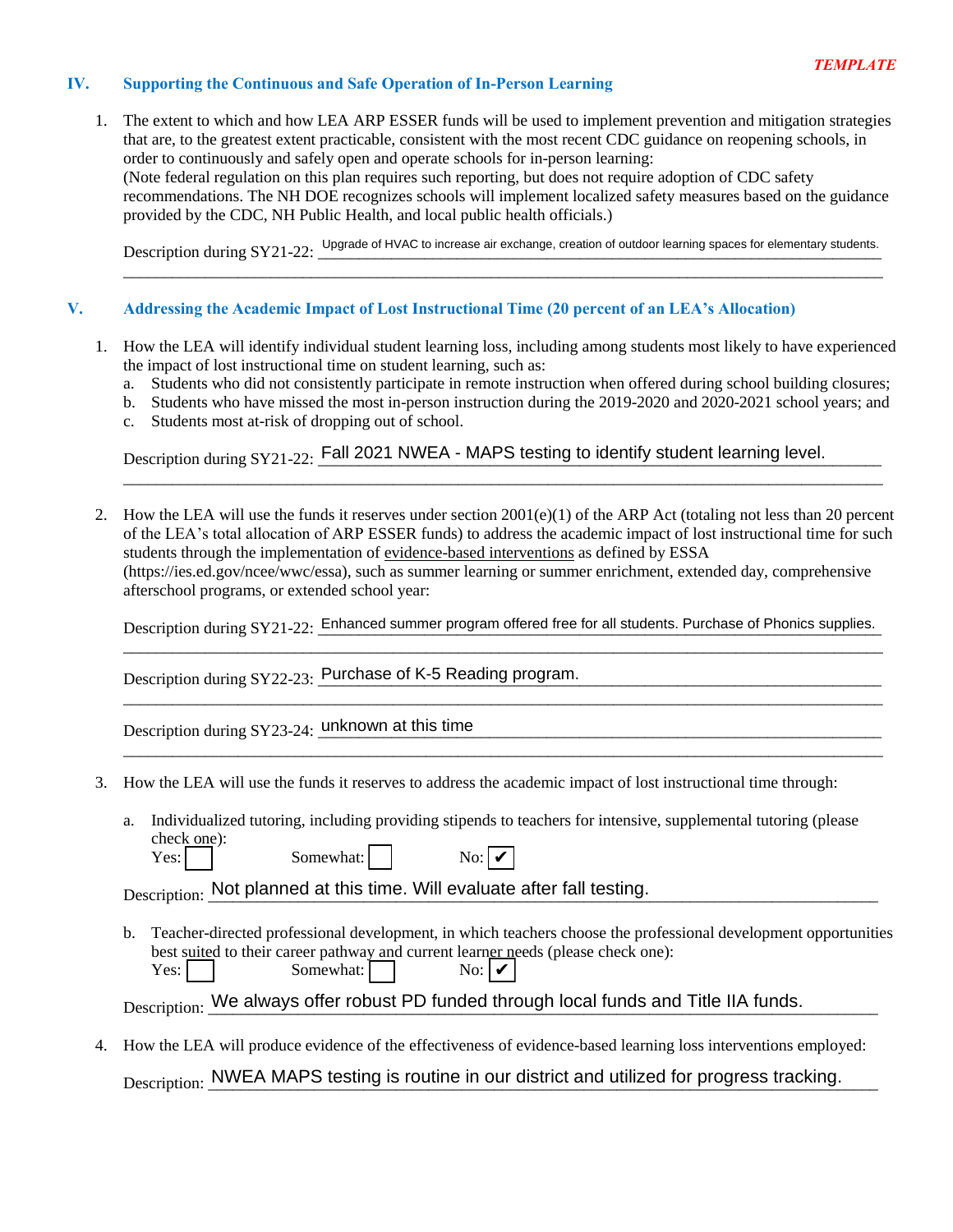### **VI. Addressing Learner and Community Needs (80 percent of an LEA's Allocation)**

1. After accounting for the funds reserved under section 2001(e)(1) of the ARP Act, how the LEA will spend its remaining ARP ESSER funds consistent with section  $2001(e)(2)$  of the ARP Act (See Appendix A.):

Description during SY21-22: Facilities projects - HVAC, roofing, outside learning spaces, windows  $\mathcal{L}_\mathcal{L} = \{ \mathcal{L}_\mathcal{L} = \{ \mathcal{L}_\mathcal{L} = \{ \mathcal{L}_\mathcal{L} = \{ \mathcal{L}_\mathcal{L} = \{ \mathcal{L}_\mathcal{L} = \{ \mathcal{L}_\mathcal{L} = \{ \mathcal{L}_\mathcal{L} = \{ \mathcal{L}_\mathcal{L} = \{ \mathcal{L}_\mathcal{L} = \{ \mathcal{L}_\mathcal{L} = \{ \mathcal{L}_\mathcal{L} = \{ \mathcal{L}_\mathcal{L} = \{ \mathcal{L}_\mathcal{L} = \{ \mathcal{L}_\mathcal{$ 

 $\mathcal{L}_\mathcal{L} = \{ \mathcal{L}_\mathcal{L} = \{ \mathcal{L}_\mathcal{L} = \{ \mathcal{L}_\mathcal{L} = \{ \mathcal{L}_\mathcal{L} = \{ \mathcal{L}_\mathcal{L} = \{ \mathcal{L}_\mathcal{L} = \{ \mathcal{L}_\mathcal{L} = \{ \mathcal{L}_\mathcal{L} = \{ \mathcal{L}_\mathcal{L} = \{ \mathcal{L}_\mathcal{L} = \{ \mathcal{L}_\mathcal{L} = \{ \mathcal{L}_\mathcal{L} = \{ \mathcal{L}_\mathcal{L} = \{ \mathcal{L}_\mathcal{$ 

\_\_\_\_\_\_\_\_\_\_\_\_\_\_\_\_\_\_\_\_\_\_\_\_\_\_\_\_\_\_\_\_\_\_\_\_\_\_\_\_\_\_\_\_\_\_\_\_\_\_\_\_\_\_\_\_\_\_\_\_\_\_\_\_\_\_\_\_\_\_\_\_\_\_\_\_\_\_\_\_\_\_\_\_\_\_\_\_\_\_\_\_\_

Description during SY22-23: Facilities projects - HVAC, roofing, outside learning spaces, windows

Description during SY23-24: Facilities projects - HVAC, roofing, outside learning spaces, windows

2. The LEA's use of funds to address the top priority needs identified in the New Hampshire Department of Education's robust, statewide consultation with stakeholders:

| a. | Providing individualized instruction:<br>During SY21-22 (check one):<br>During SY22-23 (check one):<br>During SY23-24 (check one):                                                                                                                                                       | Yes:L<br>Yes:<br>Yes:                                                              | Somewhat:<br>Somewhat:<br>Somewhat: | $\mathrm{No:}$ $\mathcal V$<br>No:<br>$\mathrm{No:}$ $\mathcal V$ |
|----|------------------------------------------------------------------------------------------------------------------------------------------------------------------------------------------------------------------------------------------------------------------------------------------|------------------------------------------------------------------------------------|-------------------------------------|-------------------------------------------------------------------|
|    | Description of all SYs: This is an ongoing initiative in our district and funded through other sources.                                                                                                                                                                                  |                                                                                    |                                     |                                                                   |
|    |                                                                                                                                                                                                                                                                                          |                                                                                    |                                     |                                                                   |
| b. | Addressing educator fatigue, including providing performance-based bonuses to teachers:                                                                                                                                                                                                  |                                                                                    |                                     |                                                                   |
|    | During SY21-22 (check one):                                                                                                                                                                                                                                                              | $Y$ es: $\Box$                                                                     | Somewhat:                           | $No: \Box$                                                        |
|    | During SY22-23 (check one):                                                                                                                                                                                                                                                              | $Yes: \boxed{\mathcal{V}}$                                                         | Somewhat:                           | No:                                                               |
|    | During SY23-24 (check one):                                                                                                                                                                                                                                                              | Yes: $ v $                                                                         | Somewhat:                           | No:                                                               |
|    | Description of all SYs: We plan to offer a calendar of wellness activities for all staff. This calendar of activities will hit on many interest levels including:                                                                                                                        |                                                                                    |                                     |                                                                   |
|    | physical activity, mental health, artistic expression, spiritual wellness                                                                                                                                                                                                                |                                                                                    |                                     |                                                                   |
|    |                                                                                                                                                                                                                                                                                          |                                                                                    |                                     |                                                                   |
| c. | Improving family engagement:                                                                                                                                                                                                                                                             |                                                                                    |                                     |                                                                   |
|    | During SY21-22 (check one):                                                                                                                                                                                                                                                              | Yes: $ v $                                                                         | Somewhat:                           | No:                                                               |
|    | During SY22-23 (check one):                                                                                                                                                                                                                                                              | $Yes: \boxed{\textcolor{red}{\check{}}\textcolor{red}{\check{}}\textcolor{red}{}}$ | Somewhat:                           | No:                                                               |
|    | During SY23-24 (check one):                                                                                                                                                                                                                                                              | $Yes:  \nabla$                                                                     | Somewhat:                           | No:                                                               |
|    | Description of all SYs: This is also a district goal. We are in the process of planning outreach activities.                                                                                                                                                                             |                                                                                    |                                     |                                                                   |
|    |                                                                                                                                                                                                                                                                                          |                                                                                    |                                     |                                                                   |
|    | The LEA's use of funds to address the following additional needs identified in the New Hampshire Department of<br>Education's robust, statewide consultation with stakeholders:                                                                                                          |                                                                                    |                                     |                                                                   |
| a. | What amount and percentage of the LEA's total allocation will be administered under school leader discretion:<br>Amount: \$928,146.39                                                                                                                                                    |                                                                                    |                                     |                                                                   |
|    | Percentage: 20%                                                                                                                                                                                                                                                                          |                                                                                    |                                     |                                                                   |
|    | Allocation methodology including the extent to which it reflected student need for, at minimum, Special<br>Education, Free and Reduced-Price Lunch, and English Language Learners:<br>Required minimum is allocated to addressing the impact of academic learning loss for ALL students. |                                                                                    |                                     |                                                                   |

- 3. The LEA's use of funds to address the following additional needs identified in the New Hampshire Department of Education's robust, statewide consultation with stakeholders:
	- a. What amount and percentage of the LEA's total allocation will be administered under school leader discretion: Amount:  $$928,146.39$

| D<br>$P_{\rm PT}$<br>- 1112101<br>. | $\sim$<br>$\overline{\phantom{a}}$ |
|-------------------------------------|------------------------------------|
|                                     |                                    |

Allocation methodology including the extent to which it reflected student need for, at minimum, Special Education, Free and Reduced-Price Lunch, and English Language Learners: Required minimum is allocated to addressing the impact of academic learning loss for ALL students.

 $\mathcal{L}_\mathcal{L} = \{ \mathcal{L}_\mathcal{L} = \{ \mathcal{L}_\mathcal{L} = \{ \mathcal{L}_\mathcal{L} = \{ \mathcal{L}_\mathcal{L} = \{ \mathcal{L}_\mathcal{L} = \{ \mathcal{L}_\mathcal{L} = \{ \mathcal{L}_\mathcal{L} = \{ \mathcal{L}_\mathcal{L} = \{ \mathcal{L}_\mathcal{L} = \{ \mathcal{L}_\mathcal{L} = \{ \mathcal{L}_\mathcal{L} = \{ \mathcal{L}_\mathcal{L} = \{ \mathcal{L}_\mathcal{L} = \{ \mathcal{L}_\mathcal{$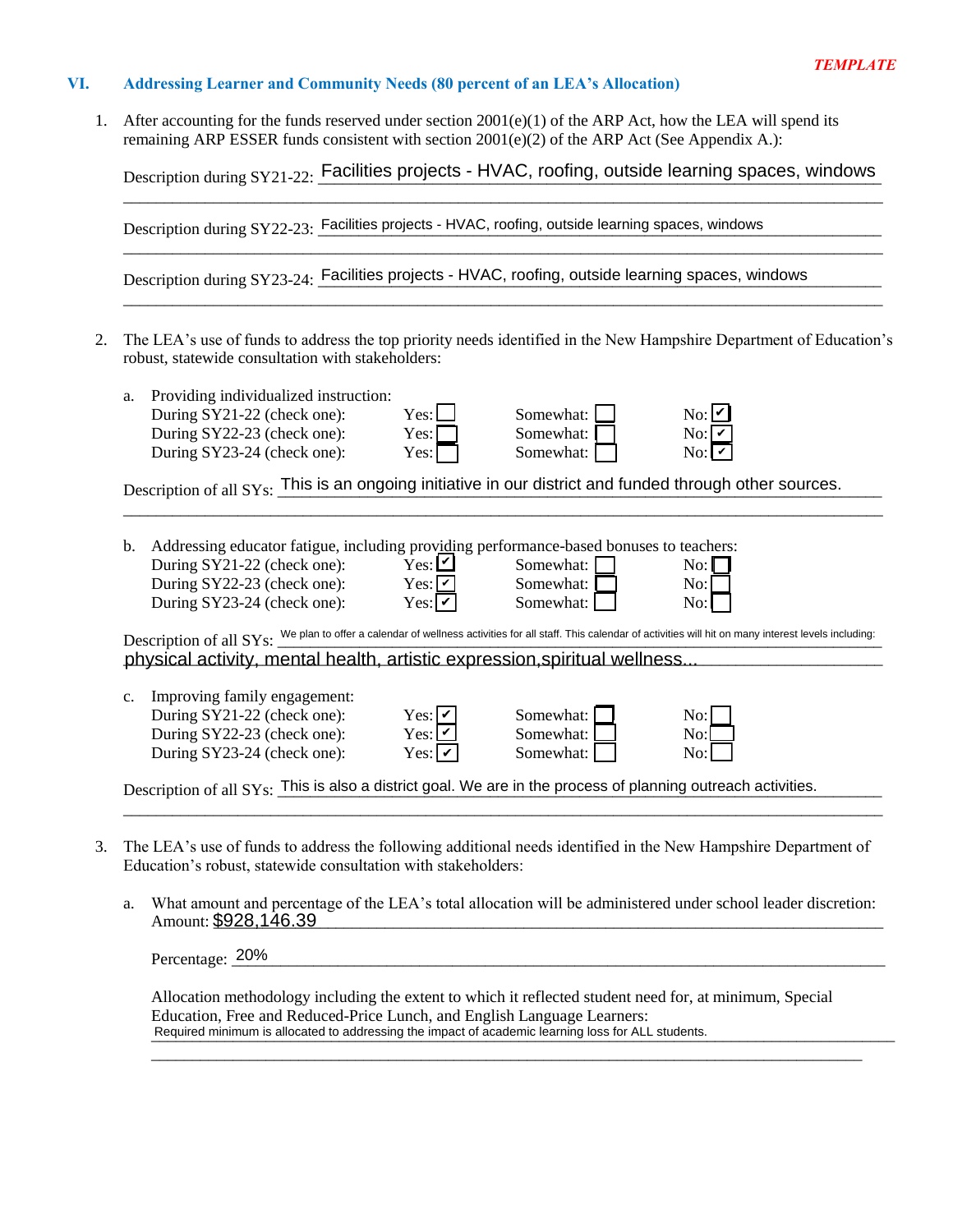b. What amount and percentage of the LEA's total allocation will be used to support Career and Technical Education:<br>A mount: 0

|                | Amount: 0                                              |                                                                                                                                                                                                                                     |                  |                                                                                                                                                                                                                                                                                                                                                                  |
|----------------|--------------------------------------------------------|-------------------------------------------------------------------------------------------------------------------------------------------------------------------------------------------------------------------------------------|------------------|------------------------------------------------------------------------------------------------------------------------------------------------------------------------------------------------------------------------------------------------------------------------------------------------------------------------------------------------------------------|
|                | Percentage: $\frac{0}{2}$                              |                                                                                                                                                                                                                                     |                  |                                                                                                                                                                                                                                                                                                                                                                  |
|                | Currently funded with other resources.                 | Description, including funds used to support learner obtainment of industry-recognized credentials:                                                                                                                                 |                  |                                                                                                                                                                                                                                                                                                                                                                  |
| $\mathbf{c}$ . |                                                        | The extent to which funds will be used to provide access to course access opportunities, including advanced,<br>elective, and remedial courses provided outside of the residential public school that a learner could not otherwise |                  |                                                                                                                                                                                                                                                                                                                                                                  |
|                | access:<br>During SYs 21-24 (check one): $\text{Yes:}$ |                                                                                                                                                                                                                                     | Somewhat: $\Box$ | No:                                                                                                                                                                                                                                                                                                                                                              |
|                |                                                        | Description of all SYs: Currently funded with other resources.                                                                                                                                                                      |                  |                                                                                                                                                                                                                                                                                                                                                                  |
|                | <b>Addressing the Unique Needs of All Learners</b>     |                                                                                                                                                                                                                                     |                  |                                                                                                                                                                                                                                                                                                                                                                  |
|                |                                                        | students experiencing homelessness, children in foster care, and migratory students.                                                                                                                                                |                  | How the LEA will ensure that the interventions it implements will respond to the academic, social, emotional, and<br>mental health needs of all students, and particularly those students disproportionately impacted by the COVID-19<br>pandemic, including students from low-income families, students of color, English learners, children with disabilities, |
|                |                                                        |                                                                                                                                                                                                                                     |                  | Description: We will implement a monitor system and track data. For academics, we use NWEA, SAS, F&P levels, SAT scores.                                                                                                                                                                                                                                         |
|                |                                                        | We have a robust MTSS-B system that tracks mental health referrals, behavior and attendance data.                                                                                                                                   |                  |                                                                                                                                                                                                                                                                                                                                                                  |
|                | <b>Authorization</b>                                   |                                                                                                                                                                                                                                     |                  |                                                                                                                                                                                                                                                                                                                                                                  |
|                | LEA Superintendent's Signature:                        |                                                                                                                                                                                                                                     | Date:            |                                                                                                                                                                                                                                                                                                                                                                  |
|                | Julie King                                             | Digitally signed by Julie King<br>Date: 2021.08.20 13:57:33 -04'00'                                                                                                                                                                 | 8/20/2021        |                                                                                                                                                                                                                                                                                                                                                                  |

# **VII. Addressing the Unique Needs of All Learners**

### **VIII. Authorization**

| LEA Superintendent's Signature: |                                                                     | Date:     |
|---------------------------------|---------------------------------------------------------------------|-----------|
| Julie King                      | Digitally signed by Julie King<br>Date: 2021.08.20 13:57:33 -04'00' | 8/20/2021 |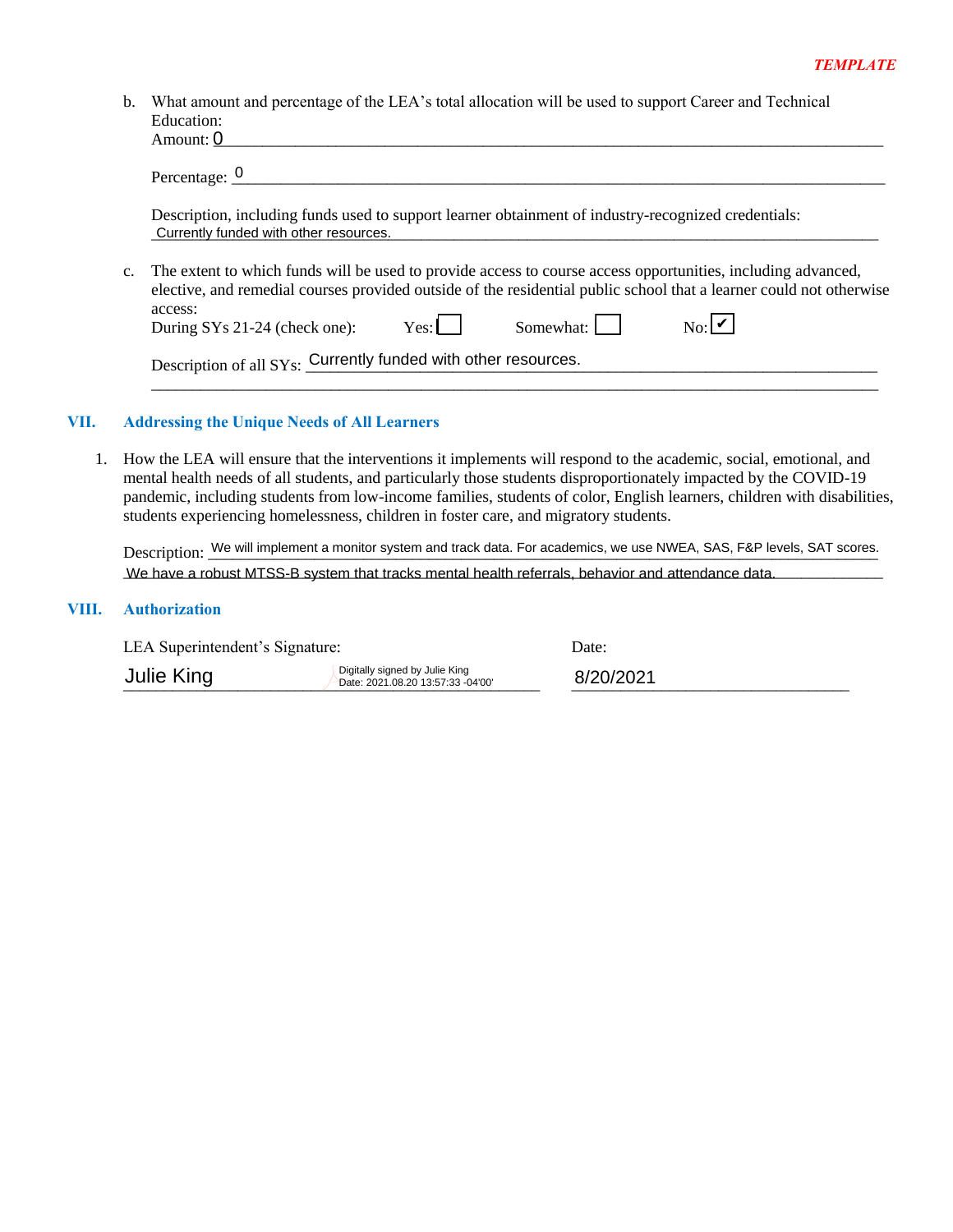### **VIII. Appendices**

# **Appendix A. ARPA Statutory Excerpt**

*(e) USES OF FUNDS .—A local educational agency that receives funds under this section—*

*(1) shall reserve not less than 20 percent of such funds to address learning loss through the implementation of evidence-based interventions, such as summer learning or summer enrichment, extended day, comprehensive afterschool programs, or extended school year programs, and ensure that such interventions respond to students' academic, social, and emotional needs and address the disproportionate impact of the coronavirus on the student subgroups described in section 1111(b)(2)(B)(xi) of the Elementary and Secondary Education Act of 1965 (20 U.S.C. 6311(b)(2)(B)(xi)), students experiencing homelessness, and children and youth in foster care; and*

*(2) shall use the remaining funds for any of the following:*

*(A) Any activity authorized by the Elementary and Secondary Education Act of 1965.*

*(B) Any activity authorized by the Individuals with Disabilities Education Act.*

*(C) Any activity authorized by the Adult Education and Family Literacy Act.*

*(D) Any activity authorized by the Carl D. Perkins Career and Technical Education Act of 2006.*

*(E) Coordination of preparedness and response efforts of local educational agencies with State, local, Tribal, and territorial public health departments, and other relevant agencies, to improve coordinated responses among such entities to prevent, prepare for, and respond to coronavirus.*

*(F) Activities to address the unique needs of low-income children or students, children with disabilities, English learners, racial and ethnic minorities, students experiencing homelessness, and foster care youth, including how outreach and service delivery will meet the needs of each population.*

*(G) Developing and implementing procedures and systems to improve the preparedness and response efforts of local educational agencies.*

*(H) Training and professional development for staff of the local educational agency on sanitation and minimizing the spread of infectious diseases.*

*(I) Purchasing supplies to sanitize and clean the facilities of a local educational agency, including buildings operated by such agency.*

*(J) Planning for, coordinating, and implementing activities during long-term closures, including providing meals to eligible students, providing technology for online learning to all students, providing guidance for carrying out requirements under the Individuals with Disabilities Education Act and ensuring other educational services can continue to be provided consistent with all Federal, State, and local requirements.*

*(K) Purchasing educational technology (including hardware, software, and connectivity) for students who are served by the local educational agency that aids in regular and substantive educational interaction between students and their classroom instructors, including low-income students and children with disabilities, which may include assistive technology or adaptive equipment.*

*(L) Providing mental health services and supports, including through the implementation of evidence-based full-service community schools.*

*(M) Planning and implementing activities related to summer learning and supplemental afterschool programs, including providing classroom instruction or online learning during the summer months and addressing the needs of low-income students, children with disabilities, English learners, migrant students, students experiencing homelessness, and children in foster care.*

*(N) Addressing learning loss among students, including low-income students, children with disabilities, English learners, racial and ethnic minorities, students experiencing homelessness, and children and youth in foster care, of the local educational agency, including by—*

*(i) administering and using high-quality assessments that are valid and reliable, to accurately assess students' academic progress and assist educators in meeting students' academic needs, including through differentiating instruction;*

*(ii) implementing evidence-based activities to meet the comprehensive needs of students;*

*(iii) providing information and assistance to parents and families on how they can effectively support students, including in a distance learning environment; and*

*(iv) tracking student attendance and improving student engagement in distance education. (O) School facility repairs and improvements to enable operation of schools to reduce risk of virus transmission and exposure to environmental health hazards, and to support student health needs. (P) Inspection, testing, maintenance, repair, replacement, and upgrade projects to improve the indoor air quality in school facilities, including mechanical and non-mechanical heating, ventilation, and air*